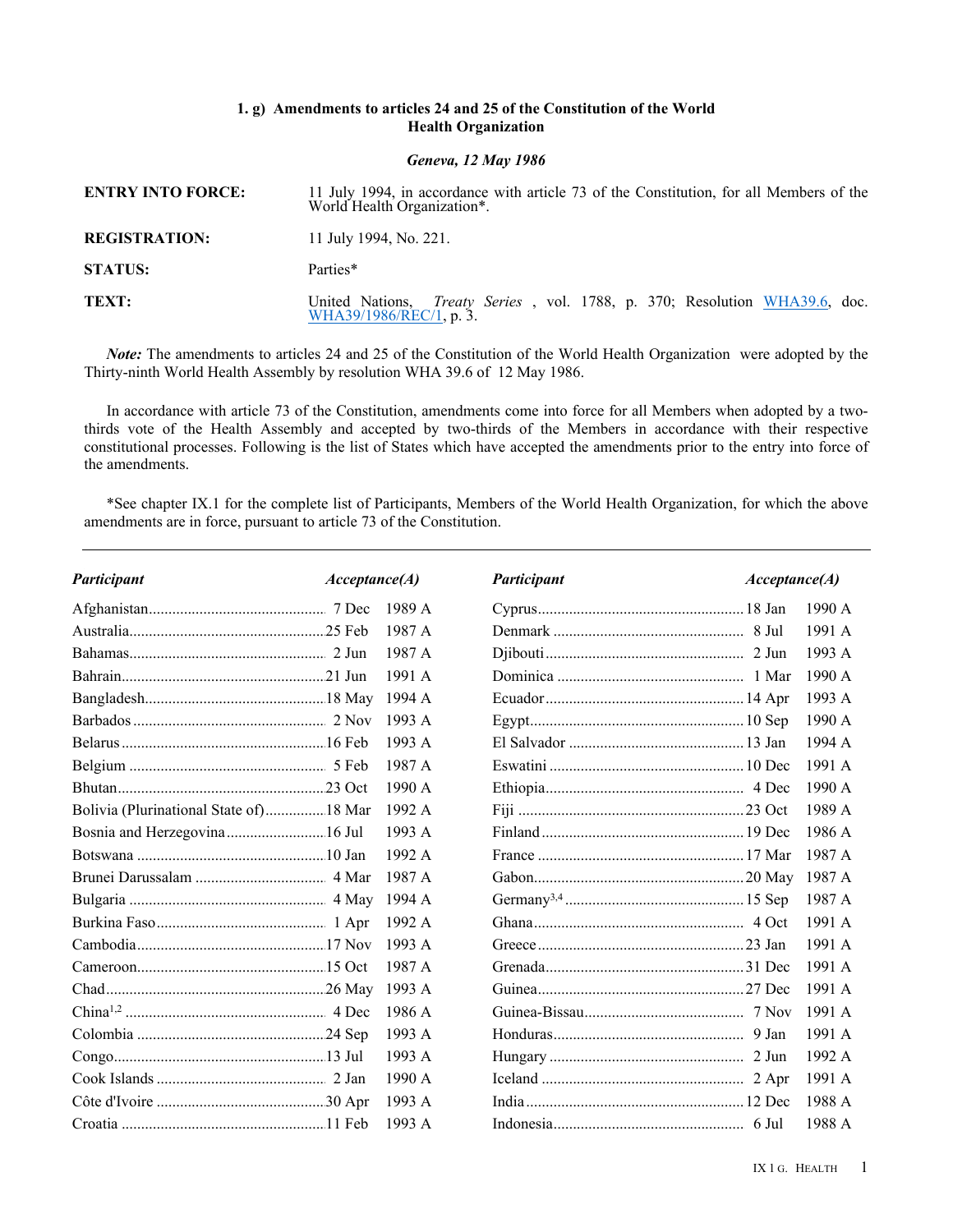| Participant                             | Acceptance(A) |  |        |
|-----------------------------------------|---------------|--|--------|
|                                         |               |  | 1990 A |
|                                         |               |  | 1990 A |
|                                         |               |  | 1993 A |
|                                         |               |  | 1986 A |
|                                         |               |  | 1987 A |
|                                         |               |  | 1987 A |
|                                         |               |  | 1988 A |
|                                         |               |  | 1987 A |
| Lao People's Democratic Republic 5 Apr  |               |  | 1988 A |
|                                         |               |  | 1993 A |
|                                         |               |  | 1993 A |
|                                         |               |  | 1993 A |
|                                         |               |  | 1987 A |
|                                         |               |  | 1986 A |
|                                         |               |  | 1988 A |
|                                         |               |  | 1990 A |
|                                         |               |  | 1990 A |
|                                         |               |  | 1993 A |
|                                         |               |  | 1993 A |
|                                         |               |  | 1989 A |
| Micronesia (Federated States of) 13 Mar |               |  | 1992 A |
|                                         |               |  | 1990 A |
|                                         |               |  | 1993 A |
|                                         |               |  | 1987 A |
|                                         |               |  | 1991 A |
|                                         |               |  | 1993 A |
|                                         |               |  | 1991 A |
|                                         |               |  | 1990 A |
|                                         |               |  | 1987 A |
|                                         |               |  | 1986 A |
|                                         |               |  | 1994 A |
|                                         | 3 Jan         |  | 1991 A |
|                                         |               |  | 1994 A |
|                                         | 1 Feb         |  | 1990 A |
|                                         | 3 Jul         |  | 1990 A |
|                                         |               |  | 1990 A |
|                                         |               |  | 1990 A |
|                                         |               |  | 1989 A |
|                                         |               |  | 1994 A |

| Participant                              | Acceptance(A) |        |  |  |
|------------------------------------------|---------------|--------|--|--|
|                                          |               | 1993 A |  |  |
|                                          |               | 1987 A |  |  |
|                                          |               | 1993 A |  |  |
|                                          |               | 1990 A |  |  |
|                                          |               | 1991 A |  |  |
|                                          |               | 1987 A |  |  |
|                                          |               | 1990 A |  |  |
|                                          |               | 1987 A |  |  |
|                                          |               | 1993 A |  |  |
|                                          |               | 1987 A |  |  |
|                                          |               | 1993 A |  |  |
|                                          |               | 1987 A |  |  |
|                                          |               | 1994 A |  |  |
|                                          |               | 1991 A |  |  |
|                                          |               | 1993 A |  |  |
|                                          |               | 1991 A |  |  |
| St. Vincent and the Grenadines 24 Sep    |               | 1991 A |  |  |
|                                          |               | 1990 A |  |  |
|                                          |               | 1986 A |  |  |
|                                          |               | 1987 A |  |  |
|                                          |               | 1990 A |  |  |
|                                          |               | 1990 A |  |  |
|                                          |               | 1987 A |  |  |
|                                          |               | 1987 A |  |  |
| Trinidad and Tobago  15 Oct              |               | 1986 A |  |  |
|                                          |               | 1990 A |  |  |
|                                          |               | 1993 A |  |  |
|                                          |               | 1994 A |  |  |
|                                          |               | 1991 A |  |  |
| United Arab Emirates  11 Feb             |               | 1987 A |  |  |
| United Kingdom of Great Britain and      |               |        |  |  |
|                                          |               | 1987 A |  |  |
|                                          |               | 1990 A |  |  |
|                                          |               | 1993 A |  |  |
|                                          |               | 1987 A |  |  |
| Venezuela (Bolivarian Republic of)22 Apr |               | 1988 A |  |  |
|                                          |               | 1987 A |  |  |
|                                          |               | 1993 A |  |  |
|                                          |               | 1992 A |  |  |
|                                          |               |        |  |  |

## *Notes:*

<sup>1</sup> See note 3 under "China" regarding Macao in the "Historical Information" section in the front matter of this volume.

<sup>2</sup> See note 2 under "China" regarding Hong Kong in the

"Historical Information" section in the front matter of this volume.

<sup>3</sup> See note 2 under "Germany" in the "Historical Information" section in the front matter of this volume.